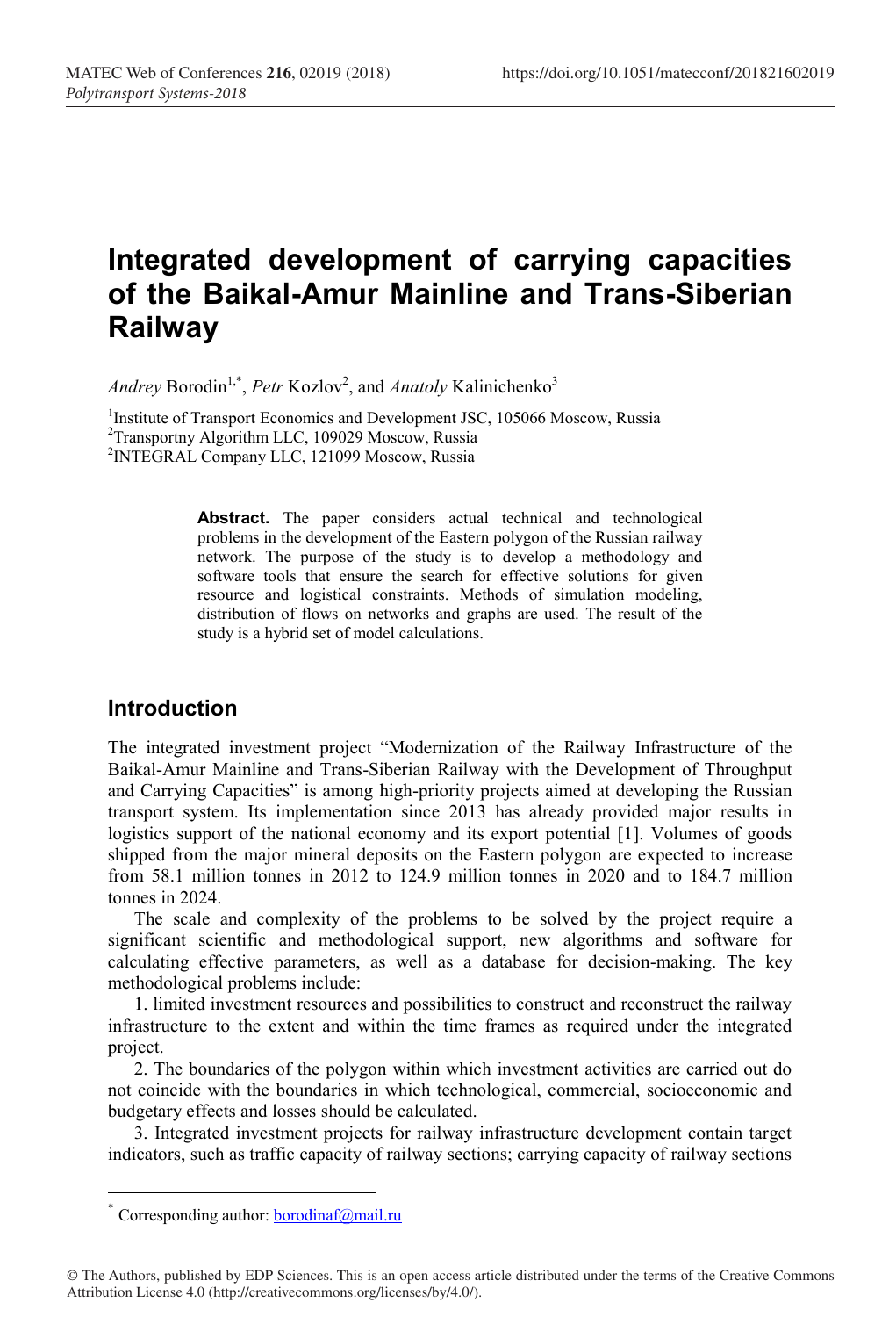in freight transportation directions; standard and average weights of freight trains; sectional speed of freight trains; route speed of passenger trains.

The applicable regulations set forth requirements for parameters of channels in the transport system (as defined in [2]), but do not contain any requirements for parameters of bunkers. Parameters of channels (as defined in the railway terminology) include traffic capacities of stations, sections and junction tracks, handling capacities of classification yards and cargo terminals. Bunkers are characterized by capacities of tracks used for accumulating trains and regulating their departures.

The paper [3] shows the consequences of underestimated properties and parameters of bunkers in the development of a railway network. In case of excess car fleet, part of yard tracks is excluded from traffic and handling operations with trains and cars. At the same time, the resulting traffic capacity of the railway infrastructure is significantly reduced relative to rated values calculated in accordance with the applicable instruction [4]. In order to take these factors into account, methodological provisions of studies [5–9] should be further developed. The existing flow control models are aimed at building some optimal dynamic processes. They include a dynamic transportation problem for managing empty car flows in dynamics [10]; a dynamic matching method for designing coordinated delivery of goods to ports [11]; a software package ELBRUS for generating an optimal multivariate train schedule according to a specified criterion [12].

It is only imitation models that can verify the effectiveness of these methods at specific polygons and in close-to-real conditions. The novelty of the study is in solving the methodological problems listed above. The purpose of the study is to develop a methodology, algorithms and software tools that ensure the search for effective solutions for given resource and time constraints in delivery of goods and empty cars.

#### **Research methods**

Bottlenecks of the railway infrastructure are classified in the applicable regulations. The concept of "bottleneck" is used in the General Railway Network Development Scheme [5, 6] and in supporting materials of investment projects: it is defined as a railway section whose traffic capacity is utilized above the allowable level set by the applicable instruction [4]. As shown in [1], the length of these bottlenecks will be increasing (as compared to 2013) and reach over 8,000 km (75% of the total length of the Baikal-Amur Mainline and Trans-Siberian Railway) in 2020 and about 10,000 km (more than 90% of their total length) in 2025.

At the same time, it has been proved [2] that the greatest delays in transport flows do not always arise from the most loaded infrastructure element. Therefore, it is proposed to distinguish between (Fig. 1):

a bottleneck of the first kind (an element loaded above the allowable level according to [4]);

a bottleneck of the second kind (an element that causes delays in acceptance of trains by railway stations or neighboring railway units);

a bottleneck of the third kind (a process operation that causes the greatest or unacceptable delays).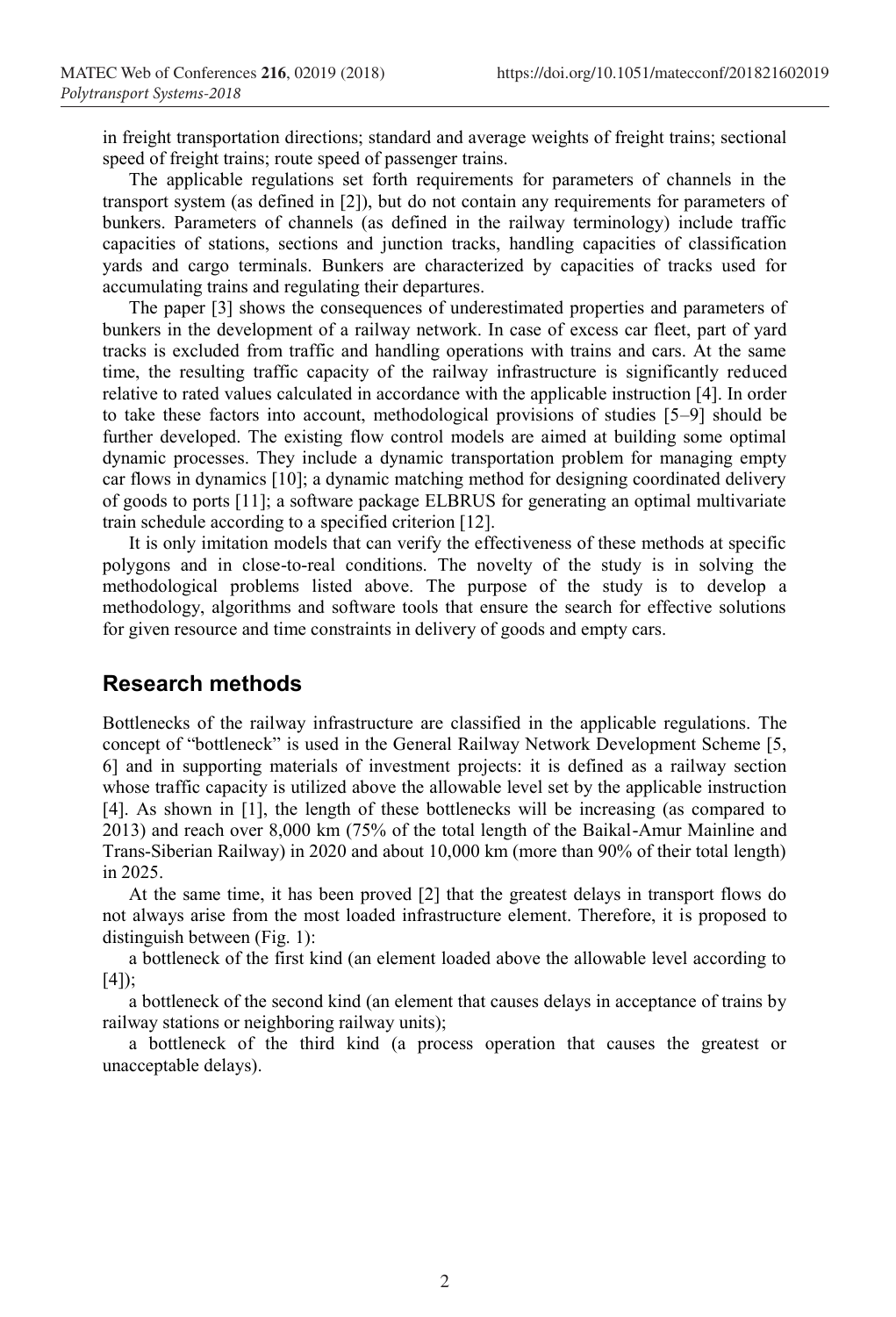

**Fig. 1.** Classification of bottlenecks and methods to remove them.

Removal of all bottlenecks only through reconstruction may lead to excessive need for investments and higher costs of subsequent operation. This solution is unacceptable.

Therefore, a methodical approach to solving a problem development and operation of the railway infrastructure and transportation resources in an integrated way was formulated and applied. The components of the solution contain controlled variables of three categories: (1) investment in infrastructure development; (2) adjustment of the number and structure of locomotive and car fleets; (3) improvement of a traffic management technique to minimize non-productive use of rolling stock and infrastructure capacities.

The solution must meet the following requirements. Sets of reconstruction measures should be sufficiently invariable to fluctuations of traffic flows (cargo base, passenger flows, car fleet management system). Infrastructure should allow railway carriers to regulate car traffic in the current operating conditions by redistributing car flows among its elements. This regulation involves using parallel railway routes, redistribution of classification operations among railway stations and yards, etc.

The following categories of process solutions aimed at maximizing the utilization of available traffic capacities of bottleneck sections were tested for the polygon of the Baikal-Amur Mainline and Trans-Siberian Railway.

- 1. To reduce standard processing time of trains in receiving-departure yards of technical stations.
- 2. To install parallel inputs and outputs (three-track insert rails) on the sections adjacent to technical stations.
- 3. To accelerate turnover of innovative high-capacity cars for reducing the total required volume of freight traffic.
- 4. To increase loaded train traffic passing through sections of the Baikal-Amur Mainline under an unpaired traffic schedule by returning empty car traffic through the sections of the Trans-Siberian Railway in trains of 100 conditional cars.

## **Results**

The result of the study is a set of hybrid mathematical models developed and applied to solve the problems described above. Statistical analysis and forecasting components of this set are designed to calculate dynamics and structure of traffic flows. Network flow models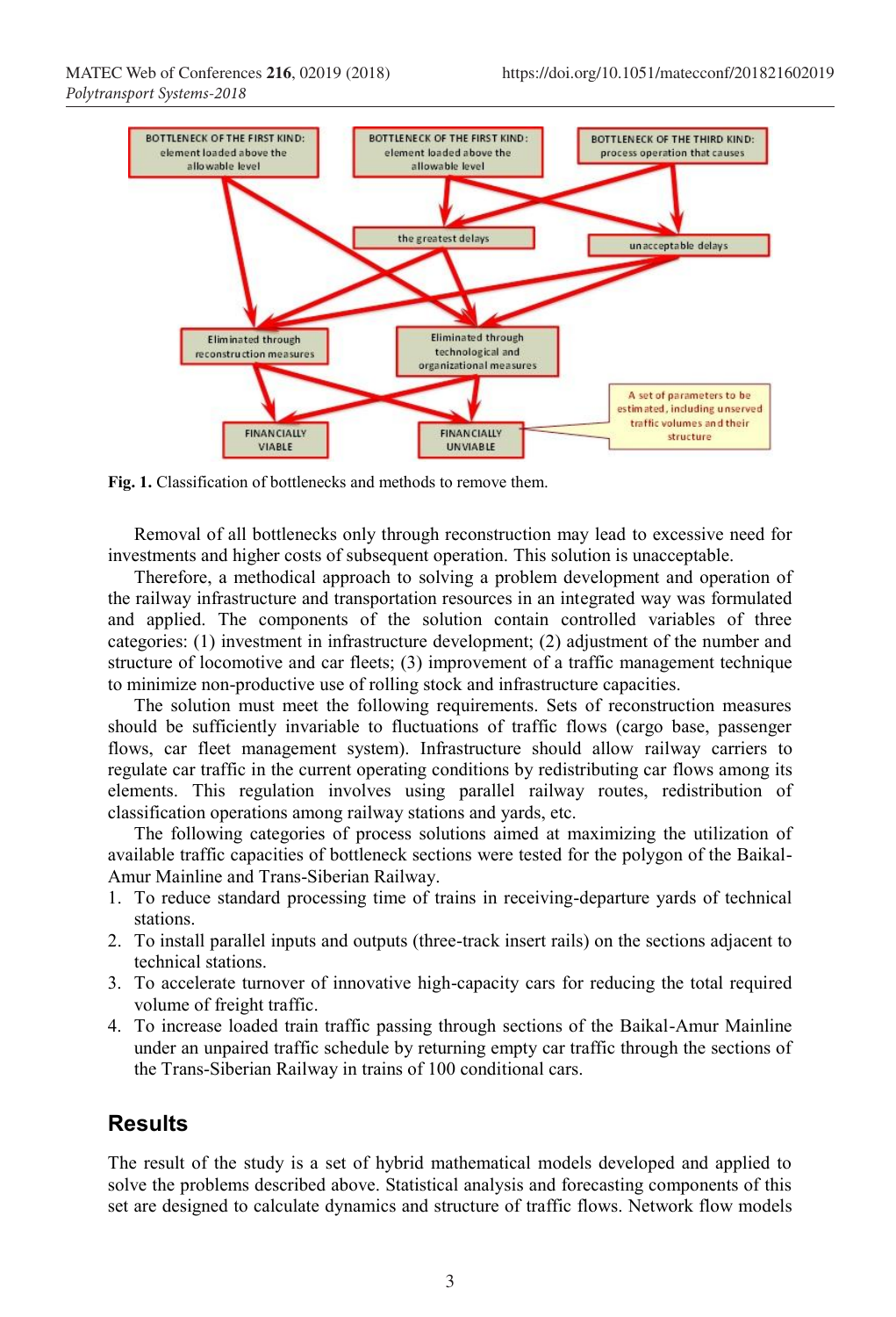allow traffic flows to be distributed. Simulation models can be used to calculate performance indicators.

Based on the results of the study, a simulation modeling technique was prepared and then approved by Russian Railways in 2018. It contains clear requirements for simulation systems and resulting models of stations and polygons. Automated simulation systems ISTRA (for stations) and IMETRA (for polygons) best meet these requirements. The models based on these systems can be used to assess the effectiveness of measures aimed at developing transport infrastructure and technological improvements.

Outputs of the model simulation are real traffic and handling capacities of a simulated object, utilization rate of individual devices, and related delays. Models provide additional information to designers and technologists. This information includes, for example, representation of processes in dynamics. A mimic diagram representing the station model demonstrates train and shunting movements, location of locomotives and track loading (Fig. 2).

On a mimic diagram representing the polygon model, traffic of trains on sections and their location at stations are marked with arrows (Fig. 3). As clearly seen from the presented fragment, station 3 is obviously overloaded. When switching to a graph of completed traffic, one can see how this overloading causes significant waiting times (Fig. 4).



**Fig. 2.** Dynamics of processes in the station model.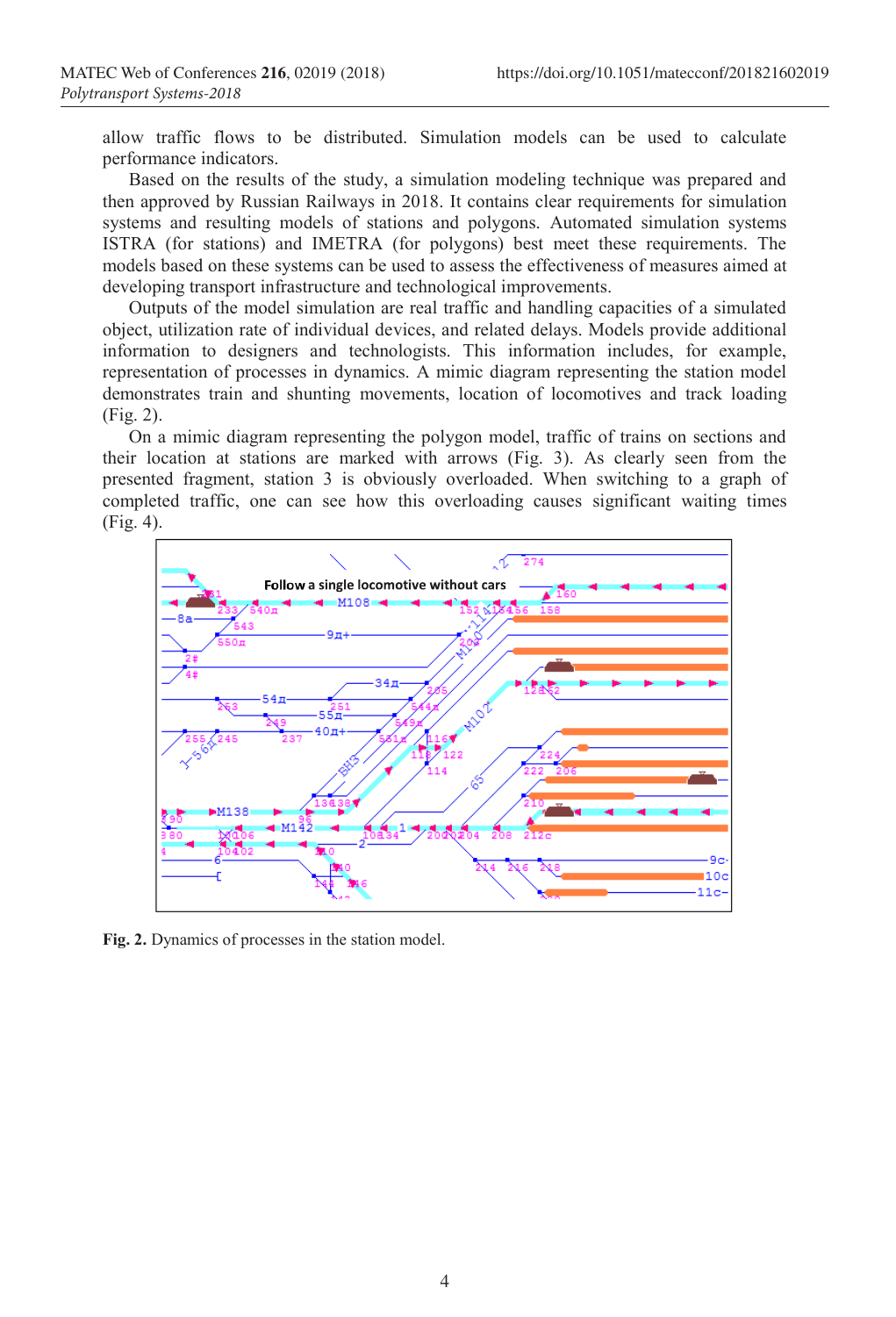

**Fig. 3.** Dynamics of processes in the polygon model.



**Fig. 4.** A fragment of graph representing completed traffic in the polygon model.

## **Conclusion**

The supporting materials for the integrated project "Modernization of the Railway Infrastructure of the Baikal-Amur Mainline and Trans-Siberian Railway with the Development of Throughput and Carrying Capacities" were elaborated in detail using the presented methodological solutions and software tools. The results contain multivariate calculations and an integrated selection of parameters for managing passenger and freight flows. The proposed traffic management technique includes traffic interchanges, a junction